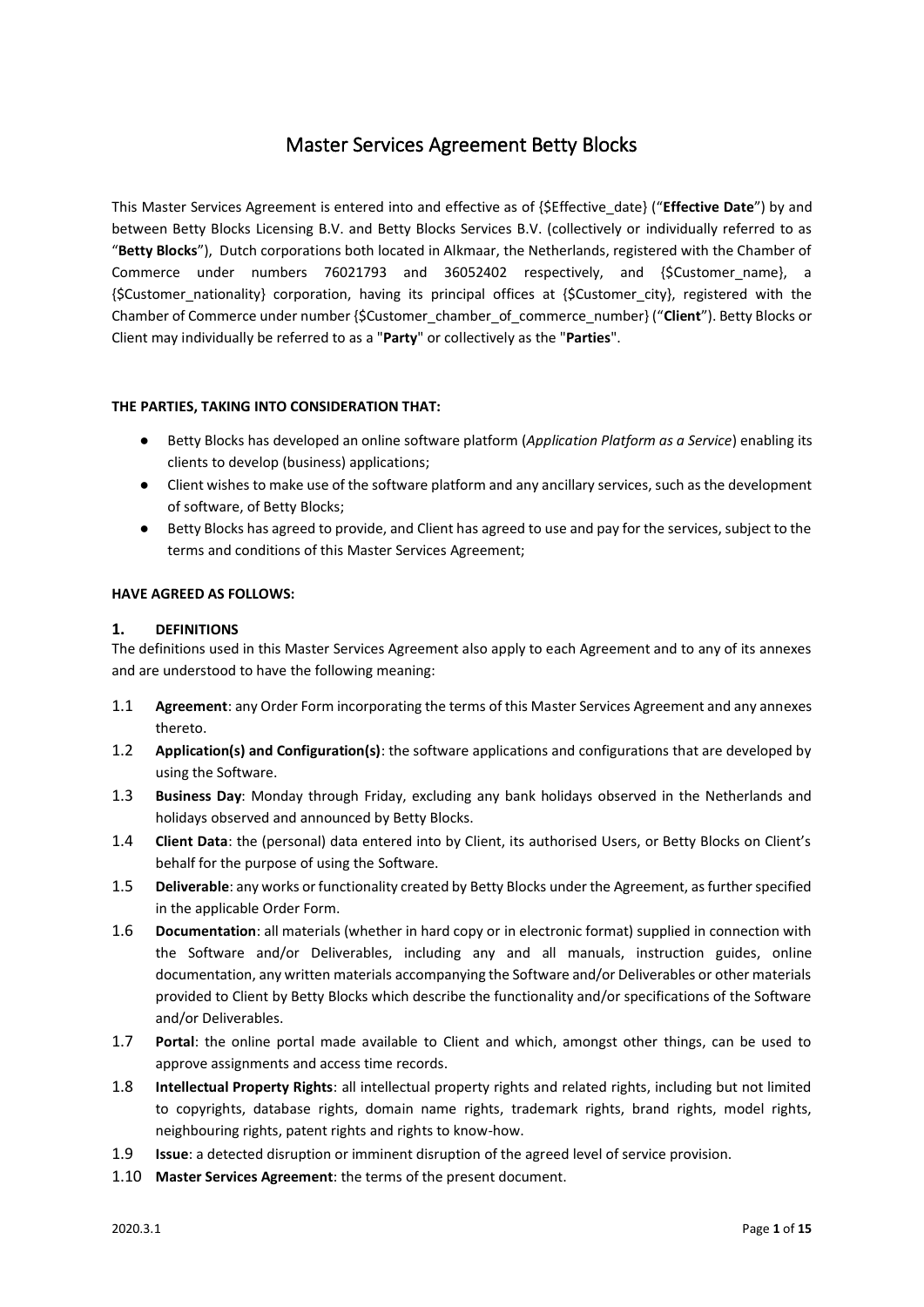- 1.11 **Normal Business Hours:** 9.00 am to 5.00 pm CET / CEST time, during each Business Day.
- 1.12 **Order Form**: any ordering document specifying the Services to be provided by Betty Blocks, constituting an Agreement by and between Betty Blocks and Client. Each Order Form will automatically incorporate the terms of this Master Services Agreement.
- 1.13 **Professional Services**: the subcategory of Services consisting of consulting, development (of Deliverables), implementation, and similar tasks, as further detailed in the applicable Order Form.
- 1.14 **Training Courses**: trainings, workshops and/or seminars provided by Betty Blocks and/or a partner of Betty Blocks.
- 1.15 **Services**: the services to be provided by Betty Blocks to Client on the basis of the Order Form, including but not limited to the licensing of the Software or the provision of Professional Services, Betty Blocks Service Premium, the Portal and/or the provision of hosting services.
- 1.16 **Service Level Agreement**: the service level agreement of Betty Blocks.
- 1.17 **Software**: the online software platform (Application Platform as a Service) licensed to Client under the Agreement as part of the Services, including the Portal (if applicable).
- 1.18 **Subscription Term**: the Initial Term together with any subsequent Renewal Terms, as referred to in Clause 3.
- 1.19 **User**: the User of the Services who has been designated by Client (such as an employee).
- 1.20 **Website**[: https://www.bettyblocks.com](https://www.bettyblocks.com/) including any and all subdomains and extensions.

## **2. ORDER FORMS**

- 2.1 The Parties shall conclude Order Forms on the basis of which Betty Blocks shall perform Services for Client. The Order Forms are inextricably linked to and are supplemented by the provisions in this Master Services Agreement. The signing of this Master Services Agreement alone, in the absence of a signed Order Form, shall not create any obligation of Betty Blocks to provide any Services to Client or entitle Client to any rights whatsoever. Signed Order Forms shall only create obligations for the Betty Blocks entity signing the Order Form. For the avoidance of doubt, Betty Blocks entities that have not signed an Order Form are not jointly and severally liable for any acts and omissions of the Betty Blocks entity that signed the Order Form. Any other (general) terms and conditions of Client shall expressly not be applicable.
- 2.2 The following order of priority shall apply in the event of inconsistencies between the applicable documents:
	- i) the Order Form;
	- ii) this Master Services Agreement;
	- iii) the Data Processing Agreement (Annex A);
	- iv) the Service Level Agreement (Annex B);
	- v) any other annexes, in numerical order.
- 2.3 If Client wishes to purchase additional Services, Client shall notify Betty Blocks in writing. Betty Blocks shall evaluate such request for additional Services and respond to Client with approval or rejection of the request. Where Betty Blocks approves the request, Betty Blocks shall promptly provide the Services to Client. If Betty Blocks approves Client's request to purchase additional Services, Client shall pay to Betty Blocks the relevant fees for such additional Services in accordance with Clause 16. The additional Services will be provided under the terms and conditions of this Master Services Agreement and any other terms and conditions as specified in the Order Form.

## **3. TERM AND TERMINATION**

3.1 The term of the Agreement shall commence from the date stated in the Order Form and for the period defined in the Order Form ("**Initial Term**"). If the Initial Term is not specified in the Order Form, the Initial Term shall be deemed to have a duration of thirty-six (36) calendar months.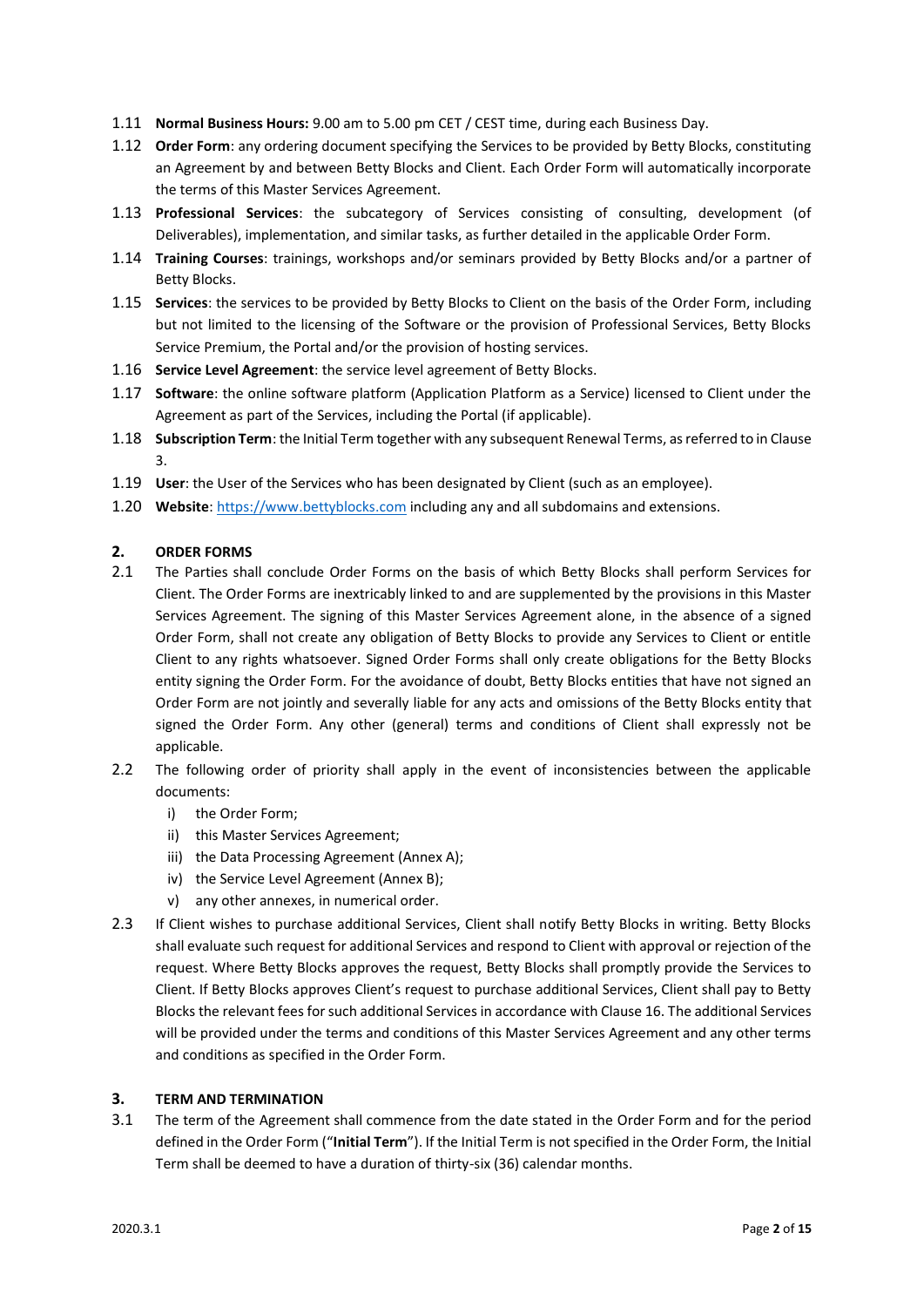- 3.2 Upon expiration of the Initial Term, the term of the Agreement shall automatically renew for additional successive terms of the same duration as the Initial Term ("**Renewal Term**"), unless either Party gives the other Party written notice of non-renewal at least sixty (60) calendar days prior to the beginning of the Renewal Term. Such Renewal Terms shall be under the terms and conditions of the Initial Term, unless Betty Blocks has provided written notice to Client of any amended terms and conditions and/or a pricing increase at least ninety (90) calendar days prior to the beginning of the Renewal Term. In such event, the amended terms and conditions and/or the pricing increase shall apply to the Renewal Term.
- 3.3 Betty Blocks may immediately terminate the Agreement by written notice to Client, without the requirement for notice of default or judicial intervention:
	- i) if Client has been granted suspension of payments, whether provisionally or not;
	- ii) if Client is declared bankrupt; or
	- iii) if Client's company is dissolved or terminated.
- 3.4 In the event of bankruptcy of Betty Blocks, Client may only terminate the Agreement if such bankruptcy has the effect that Client can no longer access and use the Software, with the exception of temporary disruptions in accessing and using the Software.
- 3.5 The Master Service Agreement is entered into from the Effective Date and will be deemed terminated if and when the last Agreement in place has been terminated effectively and may not be terminated in the interim, unless the Parties mutually agree otherwise or as otherwise set forth this Master Services Agreement.
- 3.6 Thirty (30) Business Days after the termination or expiration of the Agreement, for whatever reason, Betty Blocks is entitled to delete or destroy all copies of Client Data, unless agreed otherwise in writing. During the thirty (30) Business Days, Client may request a copy of every MySQL database filled with Client Data. Betty Blocks will not charge any additional costs to Client in providing the copy.
- 3.7 The provisions of the Agreement which, by their nature and content, are intended, expressly or impliedly, to continue to have effect notwithstanding the completion, rescission, termination or expiration of the Agreement shall survive and continue to bind the Parties, and shall in any event include Clauses 19, 20, 21 and 24.

# **4. LICENSE GRANT**

- 4.1 In consideration of the fees as specified in the Order Form and if and insofar agreed between the Parties in the Order Form, Betty Blocks grants Client a non-exclusive, non-transferable license for the use of the Software for the duration of the Subscription Term and in accordance with the volumes (e.g. number of actions, models, pages and/or web services), storage capacities and limitations specified in the Order Form ("**License Scope**"). The license shall become effective from the time of the conclusion of the Order Form, unless agreed otherwise. Client is not entitled to receive the source code of the Software. As part of the Services, Client shall also have access to the customer portal at [my.bettyblocks.com.](https://l.bettyblocks.com/login?service=https%3A%2F%2Fmy.bettyblocks.com%2F&uuid=95c73be26cc742b19cb590a449f2afab)
- 4.2 Notwithstanding anything stated to the contrary in the Agreement, Client is expressly not permitted:
	- i) to reverse-engineer the source code of the Software or to decompile the Software, unless such is allowed pursuant to a mandatory legal provision which may not be lawfully derogated from;
	- ii) to make changes to or modify the Software, unless such is allowed pursuant to a mandatory legal provision which may not be lawfully derogated from or with prior written approval of Betty Blocks;
	- iii) to remove or render illegible indications of Betty Blocks and/or its licensors as Party entitled to the Software or parts thereof; or
	- iv) access all or any part of the Software and Documentation in order to build a product or service which competes with the Software.
- 4.3 Client authorises Betty Blocks to publicly disclose that Client is using the Services and Betty Blocks may use Client's name and logo in any promotional materials, including but not limited to its website and in press releases.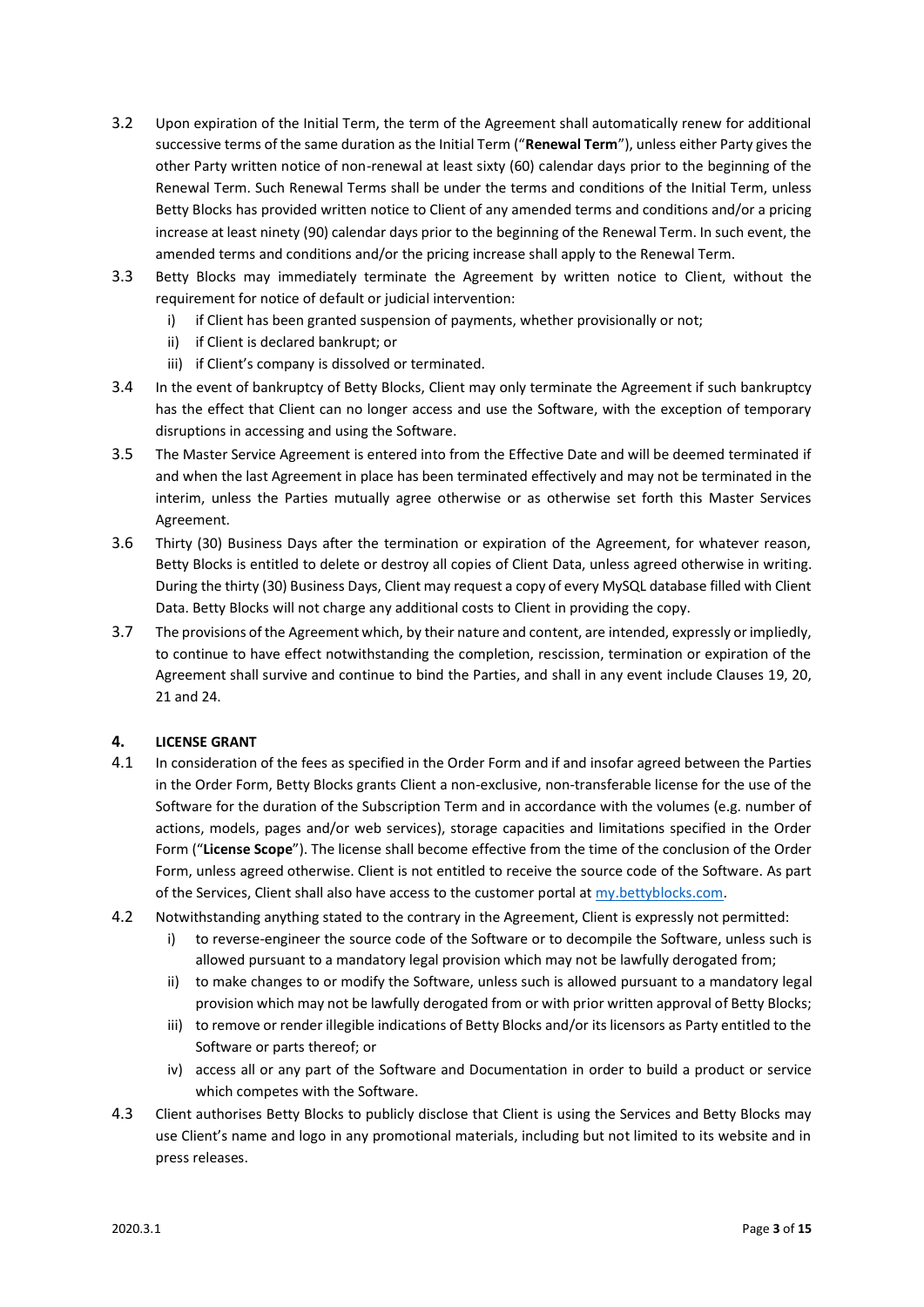- 4.4 In the event that Client exceeds or is likely to exceed the License Scope as specified in the Order Form, Betty Blocks is entitled to charge Client for any use beyond the agreed upon License Scope by charging Client the corresponding fees in accordance with the Betty Blocks price list (Annex C), which fees will be added to the monthly payable fees. Betty Blocks will notify Client if Client has exceeded or is likely to exceed the License Scope. In the event that the Order Form does not include any License Scope but only pricing for the Software, the License Scope will be determined on the basis of the applicable Betty Blocks price list (Annex C).
- 4.5 If, in the course of rendering Professional Services, Betty Blocks creates and delivers to Client any Deliverables, Betty Blocks and its suppliers retain ownership of and all Intellectual Property Rights to the Deliverables, unless the Parties have expressly agreed otherwise in writing by means of a signed instrument, which instrument only applies to the Deliverables referred to in the instrument. Betty Blocks grants Client the non-exclusive, non-transferable right to use the Deliverables on the same terms and conditions under which Betty Blocks grants Client the right to use the Software. Betty Blocks may provide similar services or Deliverables to other clients as long as Betty Blocks does not infringe Client's Intellectual Property Rights.
- 4.6 The rights provided under this Clause 4 are granted to Client only, and shall not be considered granted to any subsidiary or holding company of Client, unless expressly agreed otherwise.

## **5. TRIAL VERSION**

- 5.1 Before entering into an Agreement for the use of the Software, Client may make use of a trial version of the Software ("**Trial Version**"). Access to the Trial Version can be requested via the Website and/or by means of executing an Order Form. The Trial Version is subject to the terms and conditions of this Master Services Agreement and any additional terms and conditions indicated on the Website or the Order Form (as the case may be). In the event of a conflict between the provisions of this Master Services Agreement and the terms and conditions indicated on the Website, the latter shall prevail.
- 5.2 Client expressly acknowledges and agrees that the Trial Version is provided on an "as is" and "as available" basis and that Betty Blocks assumes no liability whatsoever for any kind of damages arising from Client's use of the Trial Version unless caused by the wilful misconduct or deliberate recklessness of Betty Blocks's management.
- 5.3 The Trial Version shall be deemed terminated (1) at the end date of the Trial Version or (2) at the moment the Parties have entered into an Agreement for the Software, whichever occurs earlier.
- 5.4 Upon the expiration or termination of the Trial Version, Betty Blocks shall take all applications created by Client offline and Client Data will remain available for a maximum period of twenty (20) Business Days, unless agreed otherwise in writing.

## **6. OBLIGATIONS OF THE PARTIES**

- 6.1 Betty Blocks shall provide the Services as specified in the Order Form subject to the terms of this Master Services Agreement. Betty Blocks undertakes that the Services will be performed substantially in accordance with the Documentation exercising reasonable skill and care. Betty Blocks shall use reasonable endeavours to meet any performance dates specified in the Order Form, but any such dates shall be estimates only and shall not be deemed to constitute deadlines.
- 6.2 Client shall:
	- i) provide all necessary co-operation in connection with the Agreement in a timely and efficient manner. In the event of any delays in Client's provision of such assistance as agreed by the Parties, Betty Blocks may adjust any agreed timetable or delivery schedule as reasonably necessary;
	- ii) provide all necessary access to such information as may be required by Betty Blocks in order to provide the Services, including but not limited to Client Data, security access information and configuration services, and guarantees the accuracy, completeness and consistency of this information;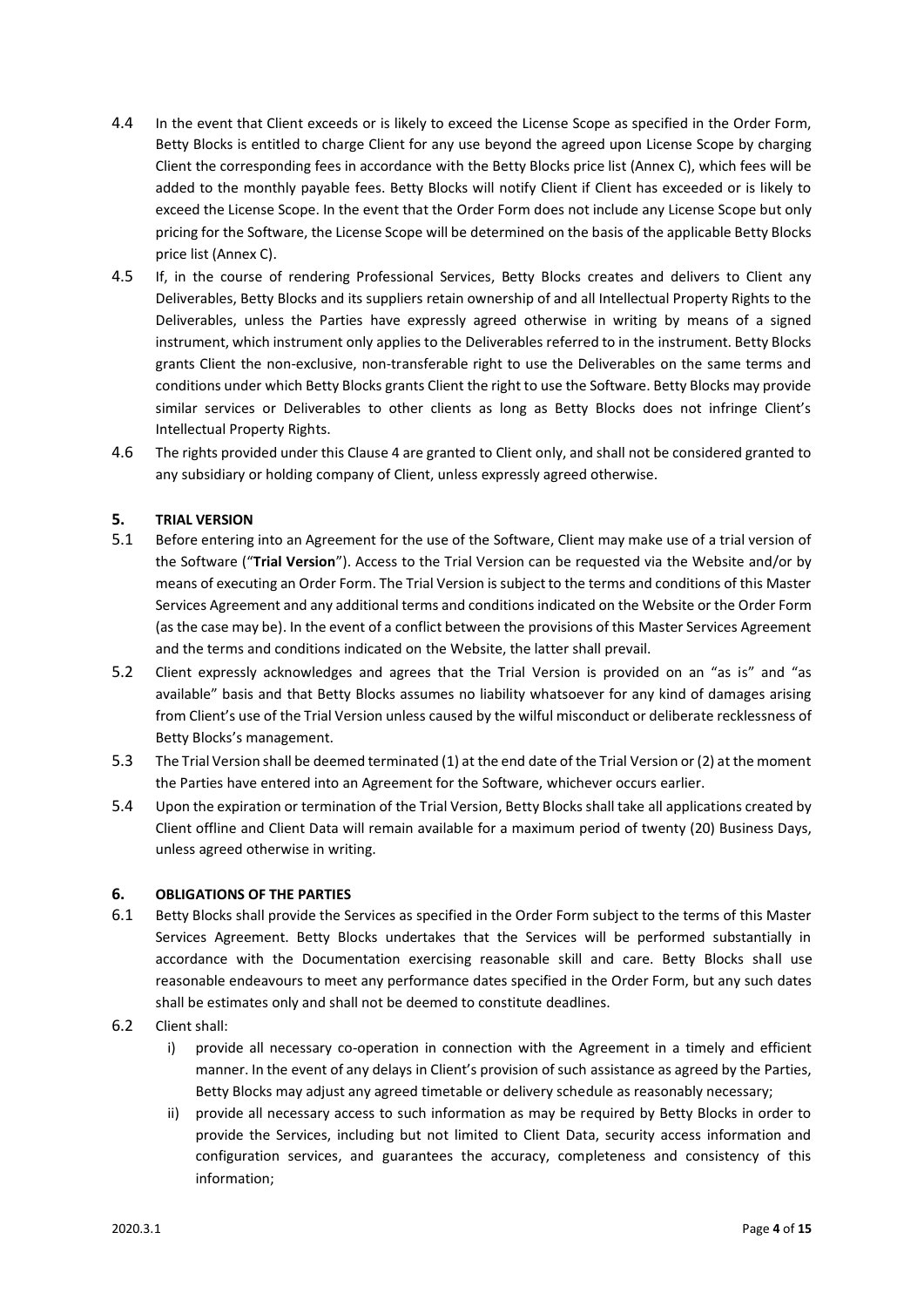- iii) comply with all applicable laws and regulations with respect to its activities under the Agreement;
- iv) obtain and shall maintain all necessary licenses, consents, and permissions necessary for Betty Blocks to perform its obligations under the Agreement; and
- v) ensure that its network and systems comply with the relevant specifications provided by Betty Blocks from time to time.
- 6.3 In developing Deliverables, Betty Blocks has the right to use third-party software and components, including open source software. Client is responsible for ensuring proper compliance with the relevant third-party licences when using the Deliverables.
- 6.4 In the event Client does not comply with its obligations under the Agreement, Betty Blocks shall, without prejudice to its other rights and remedies, in any event be entitled to suspend the execution of the Agreement, or to wholly or partially dissolve the Agreement. The foregoing shall also apply in the event of late payment by Client.

# **7. ACCEPTABLE USE OF THE SERVICES AND THE SOFTWARE**

- 7.1 Client shall not access, store, distribute or transmit any material during the course of its use of the Services that:
	- i) is libellous, defamatory, insulting, racist or discriminating, or incites hate;
	- ii) infringes third-party rights, in any case including but not limited to Intellectual Property Rights;
	- iii) violates the privacy of third parties, in any case including but not limited to distributing third-party personal data without permission or necessity, or repeatedly harassing third parties by providing them with unsolicited communications;
	- iv) contains hyperlinks, torrents or similar information of which Client is aware or should be aware that it refers to material that infringes third-party rights;
	- v) is otherwise illegal or causes damage or injury to any person or property.
- 7.2 Client will refrain from obstructing other clients or Internet users or inflicting damage to the Services. Client is prohibited from starting up processes or programs via the Services or otherwise of which Client is aware or can reasonably assume that these will obstruct or inflict damage on Betty Blocks, other clients or Internet users.
- 7.3 Without the agreement of Betty Blocks, Client is prohibited from making available to third parties any user names and passwords made available by Betty Blocks. Betty Blocks is not liable for the consequences of the loss of user names and passwords.
- 7.4 Client will be responsible for the activities of anyone who Client allows to use the Software. Client is also responsible for ensuring that its authorised Users comply with the Agreement with respect to the use of the Software. Client shall use all reasonable endeavours to prevent any unauthorised access to, or use of, the Software and, in the event of any such unauthorised access or use, promptly notify Betty Blocks.
- 7.5 Betty Blocks reserves the right (but has no obligation thereto), without liability or prejudice to its other rights to Client, to disable Client's and/or the authorised Users' access to the Software if Client breaches the provisions of this Clause 7.
- 7.6 Betty Blocks has a fair use policy in relation to accessing and using the Services. For the purpose of this fair use policy, Client may not vary from the average in a disproportionate manner, having regard to the amount of CPU power, data storage and data traffic used by Client. In such event, Betty Blocks is entitled to temporarily limit or restrict access to the Services and/or require that Client will purchase additional Services, such as extra storage capacity.

## **8. AVAILABILITY, MAINTENANCE AND SUPPORT**

8.1 Betty Blocks will use reasonable endeavours to realize the uninterrupted availability of its systems, network and Software, but offers no guarantees in this regard unless otherwise agreed by means of a Service Level Agreement. Betty Blocks also makes no promises or guarantees as to security, availability and integrity of data transfers while making use of the Software, unless it explicitly states otherwise.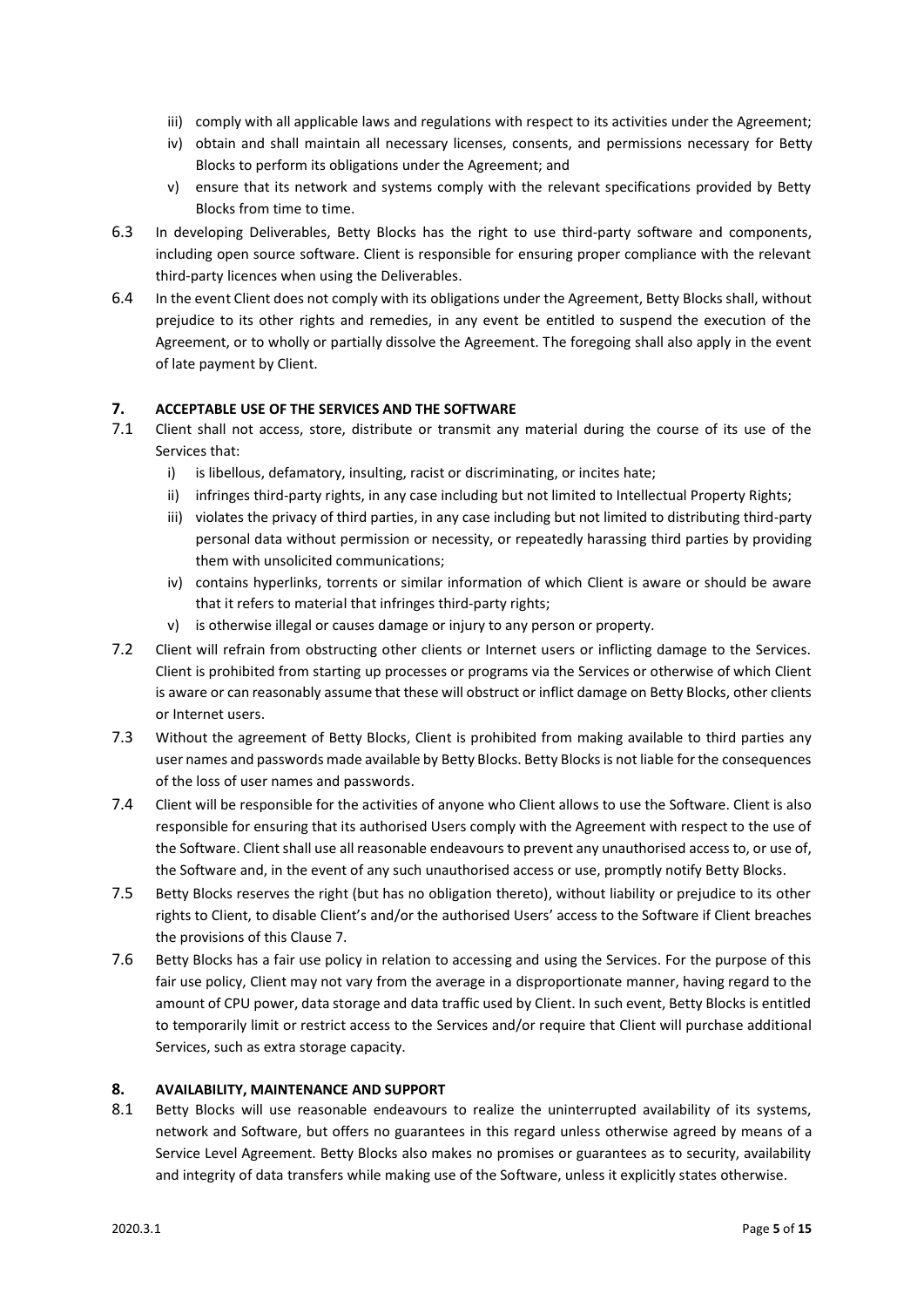- 8.2 Betty Blocks regularly carries out maintenance, adjustments or improvements of the systems, Software, networks of parts thereof which could lead to unavailability of the Software. Should maintenance, adjustments or improvements require a reduced or total unavailability of the Software, then Betty Blocks will attempt to carry out such maintenance as much as possible outside Normal Business Hours or during non-Business Days and will endeavour to notify Client in advance of the scheduled maintenance. However, Betty Blocks is in no case liable to compensate any damage arising in connection with such maintenance. If Betty Blocks considers that there is a danger to the functioning of its systems, network or Software, Betty Blocks will have the right to implement all measures it considers reasonably necessary to avert or prevent this danger. Since the Software is provided over the public internet, Client is itself responsible for acquiring appropriate internet access and suitable anti-virus protection and the like. Betty Blocks accepts no liability in this regard.
- 8.3 If Client makes use of services of third parties in connection with the Software, such as Amazon Web Services or Microsoft Azure, Client shall make sure that Betty Blocks has access to the required accounts and settings in order for Betty Blocks to provide maintenance and support. Client acknowledges and agrees that without the foregoing access, Betty Blocks cannot provide maintenance and support.
- 8.4 Betty Blocks shall release updates to the Software that address bugs or add new features. Betty Blocks shall make such updates available to Client as soon as practicable.

## **9. CLIENT DATA**

- 9.1 Client shall own all right, title and interest in and to all Client Data and shall have sole responsibility for the legality, reliability, integrity, accuracy and quality of Client Data. Betty Blocks receives a limited license to Client Data for the purpose of providing the Services, including any and all future aspects thereof.
- 9.2 To the extent that Client Data contain personal data within the meaning of the EU General Data Protection Regulation ("**GDPR**"), Betty Blocks acts as processor and Client as controller within the meaning of the GDPR. The Data Processing Agreement set forth in Annex A shall govern such processing. In the event Client is a processor, Betty Blocks shall be deemed a sub-processor.
- 9.3 Betty Blocks will make a back-up of Client Data every day. Each back-up remains available for a period of thirty (30) calendar days. The time at which the back-up will be created will be determined by Betty Blocks, unless expressly indicated to the contrary in the Agreement.
- 9.4 In the event of any loss or damage to Client Data, Client's sole and exclusive remedy shall be for Betty Blocks to use reasonable commercial endeavours to restore the lost or damaged Client Data from the latest back-up of such Client Data maintained by Betty Blocks. Betty Blocks shall not be responsible for any loss, destruction, alteration or disclosure of Client Data caused by any third party (except those third parties sub-contracted by Betty Blocks).

## **10. ACCEPTANCE TESTING**

- 10.1 The provisions of the Clauses 10.2 up to and including 10.6 only apply if it has been agreed in the Order Form that Betty Blocks will perform Professional Services consisting of software development, and only to the extent that acceptance testing has been agreed in such Order Form. If acceptance testing has not been agreed, Client shall accept the Deliverable in the state that it is in when delivered (on an "as is" and "as available" basis), therefore including all visible and invisible errors and defects.
- 10.2 Prior to the delivery of each Deliverable, Client will be able to test such Deliverable in a testing environment. Betty Blocks will provide Client access to this testing environment by sending a location (URL) and, if necessary, login details. Access to the testing environment is strictly tied to Client. Client is not allowed to gain third parties access to this testing environment by sending the location (URL) and/or the login details to any third party, unless expressly indicated to the contrary in the Agreement. Client is aware that the testing environment is not suitable for production purposes, in whatever form. Client is not allowed to use the testing environment for such purposes. Betty Blocks gives no guarantees regarding the availability, completeness and correct operation of the testing environment. Betty Blocks, however,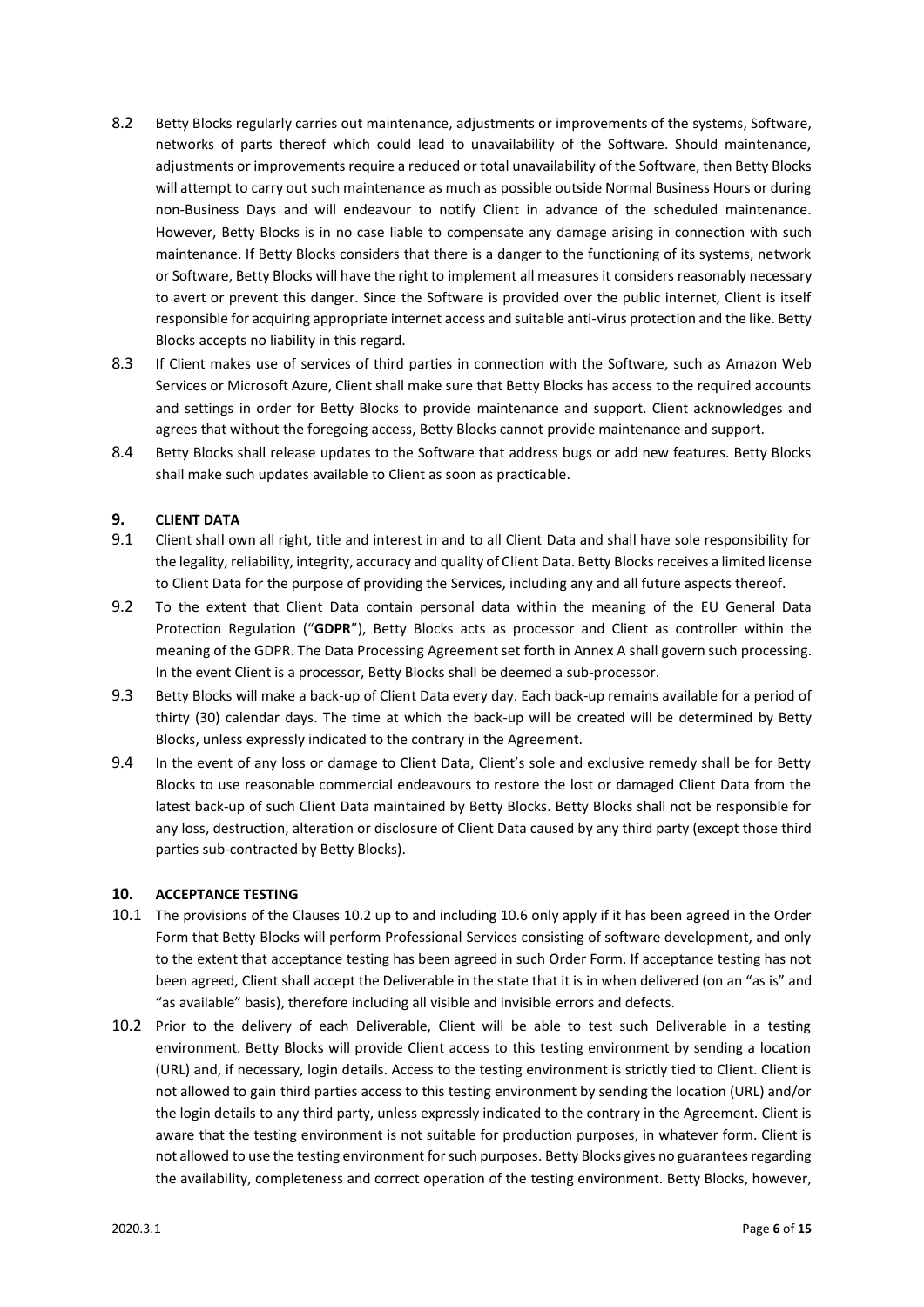is aware that the availability of the testing environment is necessary for delivery of the Deliverables. Therefore, Betty Blocks will endeavour to keep the testing environment available.

- 10.3 After the Deliverable has been tested, Betty Blocks will deliver the Deliverable when, in Betty Blocks's professional opinion, the Deliverable substantially satisfies the applicable functional or technical requirements.
- 10.4 Client must, within seven (7) days after delivery, evaluate the Deliverable and either approve or reject it. The Deliverable will be deemed accepted if:
	- i) Client approves the Deliverable (in writing or digitally);
	- ii) Client commences operational use of the Deliverable, including but not limited to transferring the Deliverable to a production environment; or
	- iii) Client does not reject the Deliverable and/or has not requested a revision round within the aforesaid period.
- 10.5 If Client wholly or partly rejects the Deliverable, Betty Blocks will use commercially reasonable endeavours to remove the reasons for rejection in a timely manner. Betty Blocks can achieve this by either revising the Deliverable in a next sprint, by refuting the reasons which form the basis of the rejection or by providing temporary solutions, such as program bypasses. Client may not refuse to accept a Deliverable because of the existence of minor errors (it being understood as errors that do not reasonably prevent the operational use of the Deliverable). Additionally, the Deliverable may not be rejected because of aspects that can only be assessed subjectively, including but not limited to aesthetic aspects of interfaces.
- 10.6 Should any Deliverable fail to satisfy the applicable functional or technical requirements after the third resubmission of such Deliverable to Client, the Parties both agree to confer to engage in good faith discussions to resolve the matter. Not satisfying the acceptance testing does, however, not entitle Client to terminate or (partially) dissolve the Agreement.

## **11. BETTY BLOCKS SERVICE PREMIUM**

- 11.1 Betty Blocks Service Premium is a Service where the hours are purchased in advance. The number of hours is determined upon commencement of the Agreement. The amount payable by Client for Betty Blocks Service Premium will be agreed in the Order Form. All additional hours will be charged to Client on the basis of subsequent calculation in accordance with Betty Blocks's standard hourly rates.
- 11.2 Betty Blocks keeps time records on the basis of good faith of the hours that it has spent on the Services (maintenance and additional work). The time spent is rounded to the nearest fifteen minutes. The time records as kept by Betty Blocks in the Portal serve as evidence of the hours spent, unless Client provides evidence to the contrary.
- 11.3 Client is able to inspect the time records via the Portal and is required to approve each assignment. Betty Blocks will execute an assignment only after it has been approved by Client. Approval granted in the Portal is binding upon Client.
- 11.4 By means of derogation from Clause 11.3, Betty Blocks shall not be required to await Client's approval with respect to Issues:
	- i) that have a maximum estimated time of one (1) hour;
	- ii) all high and critical Issues; or
	- iii) preventative maintenance with a maximum of three (3) hours per quarter;
	- iv) research time not exceeding ninety (90) minutes.
- 11.5 Betty Blocks has the option to combine Issues. The combination of Issues is referred to as a "milestone". The hours required for a milestone, are submitted to Client for approval (by e-mail or via the Portal). Betty Blocks will start working on the milestone upon receipt of approval, and Betty Blocks has permission to charge an extra 10% at the most, calculated on the total number of approved hours.
- 11.6 Betty Blocks will invoice the amount payable for the Betty Blocks Service Premium in advance.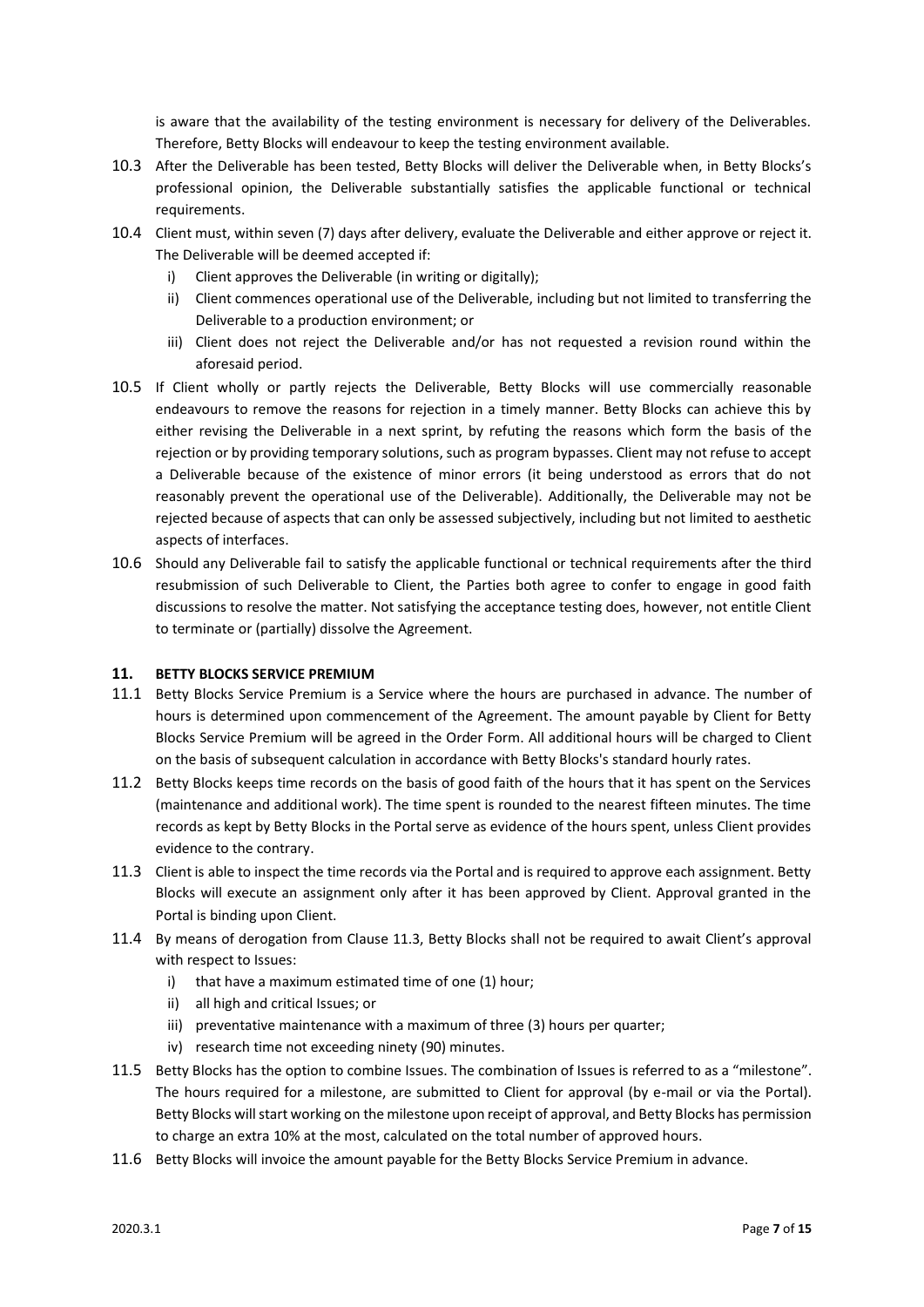- 11.7 Client is entitled to transfer a maximum of 20% of the hours that are not used under Betty Blocks Service Premium to a Renewal Term. All other remaining hours will be cancelled.
- 11.8 In the event either the Agreement or only Betty Blocks Service Premium is terminated, Client shall not be entitled to receive a refund of the hours that are not used.
- 11.9 The development of applications and software (Deliverables) falls outside the scope of Betty Blocks Service Premium.
- 11.10 For the duration of Betty Blocks Service Premium, Betty Blocks shall perform no other than the following maintenance activities on Client's behalf:
	- i) the correction of minor faults (bugs) detected in the software by Client which are reproducible;
	- ii) preventative maintenance.
- 11.11 With respect to (but not limited to) the following activities, Betty Blocks will determine whether they fall under the Betty Blocks Service Premium:
	- i) modifying the software if it is deemed necessary due to amended legislation;
	- ii) modifying the interfaces and protocols to enable Client to use the software in connection with other software, equipment and operating systems;
	- iii) installation and configuration of SSL certificates and domain names;
	- iv) repairing at Client's request damage in the software or data that is not attributable to Betty Blocks;
	- v) any other activities, at Betty Blocks's sole discretion.

## **12. DOMAIN NAMES AND IP ADRESSES**

- 12.1 If the Service consists, in full or in part, of Betty Blocks intermediating on behalf of Client for the acquisition of a domain name and/or IP address, the provisions in this clause also apply.
- 12.2 Client must pay all costs associated with the application and/or registration in accordance with the agreed rates or, in the absence of agreed rates, Betty Blocks's usual rates.
- 12.3 Application for, assignation of and the possible use of a domain name and/or IP address depend on and are subject to the applicable rules and regulations of the registration authorities concerned, including the Foundation for Internet Domain Registration in the Netherlands (Stichting Internet Domeinregistratie Nederland, SIDN) and European IP Networks (Réseaux IP Européens, RIPE). The authority concerned will decide on the assignation of any domain names and/or IP address. Betty Blocks only plays a mediatory role in the application process and cannot guarantee that any application will be accepted.
- 12.4 Client is informed exclusively of registration by the e-mail confirmation from Betty Blocks, which states that the requested domain name has been registered. An invoice for the costs of registration is not a confirmation of registration.
- 12.5 Client indemnifies Betty Blocks against any and all loses connected with (the use of) a domain name on behalf of or by Client.
- 12.6 Betty Blocks is not liable for the loss by Client of its right(s) to a domain name or for the fact that the domain name has been requested by and/or assigned to a third party in the interim, except in the case of wilful misconduct or deliberate recklessness on the part of Betty Blocks's management.
- 12.7 If Betty Blocks registers a domain name on Client's behalf, Betty Blocks will honour requests from Client with respect to moving, transferring or terminating this domain name.
- 12.8 Client is obliged to observe the rules that the registration authorities set for the application for and for the assignation and use of a domain name and/or the IP address.
- 12.9 Betty Blocks is entitled to render the domain name and/or IP address inaccessible or unusable or to transfer or arrange the transfer of the domain name and/or IP address to its own name if Client remains in default in performing the Agreement, which action will however last solely for the period that Client remains in default and solely following the expiry of a reasonable term for performing the Agreement as set out in a notice of default in writing.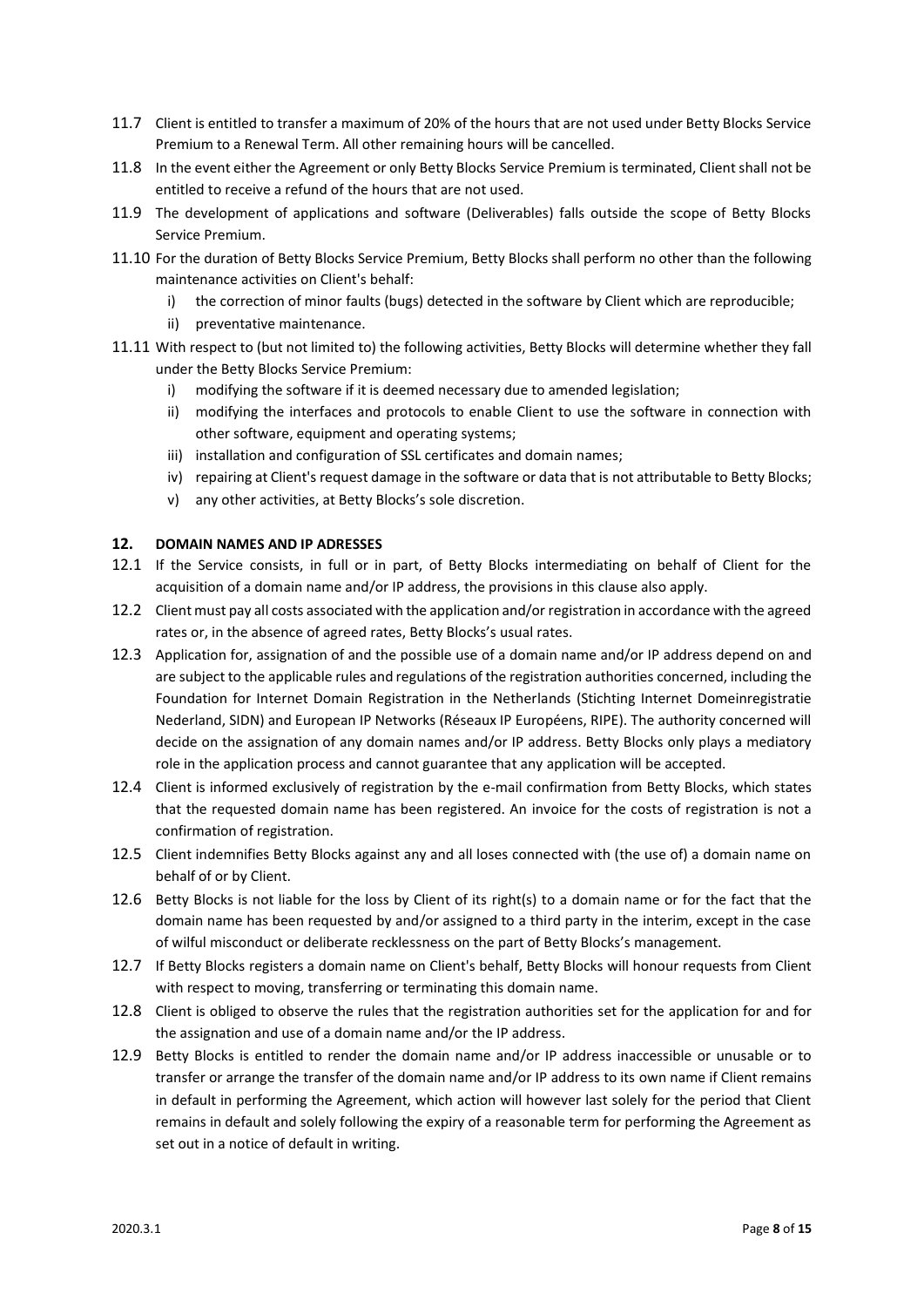12.10 In the event of the dissolution of the Agreement owing to breach of contract on the part of Client, Betty Blocks is entitled to revoke the domain name and/or IP address.

## **13. SSL / TLS CERTIFICATES**

- 13.1 If the Service consists, in full or in part, of Betty Blocks intermediating on behalf of Client for the acquisition of one or more SSL / TLS certificates, the provisions in this clause also apply.
- 13.2 The application and allocation procedure for SSL certificates is subject to the rules and procedures of the certificate authority issuing the SSL / TLS certificate. The relevant certificate authority decides on the granting of the SSL / TLS certificate and will carry out the necessary checks for this purpose. Betty Blocks only fulfils an intermediary role in the application procedure and does not guarantee that an application will be honoured.
- 13.3 The SSL / TLS certificate is valid for the agreed upon period, unless it is withdrawn prematurely. Betty Blocks and the relevant supplier can withdraw the SSL / TLS certificate immediately if:
	- i) it appears that the Client has provided incorrect information for the purpose of obtaining the SSL / TLS certificate; or
	- ii) the reliability of the SSL / TLS certificate, in the opinion of Betty Blocks and/or the supplier, has been compromised.
- 13.4 Betty Blocks has the right to withdraw the SSL / TLS certificate if Client fails to fulfil its obligations under the Agreement and does not remedy this default within fourteen (14) days after notice of default.
- 13.5 Client must comply with all laws and regulations and all conditions set by the certificate authority when using the SSL / TLS certificate.
- 13.6 If the SSL / TLS certificate is withdrawn, the Client will not be entitled to a replacement SSL / TLS certificate or refund of (part of) the fees for the SSL / TLS certificate, unless the withdrawal is due to attributable failure of Betty Blocks. In such a case, Betty Blocks will supply a new SSL / TLS certificate for replacement for the remaining period of the original SSL / TLS certificate.
- 13.7 Betty Blocks will use reasonable endeavours to inform the Client before the SSL / TLS certificate expires and will have to be renewed. However, it always remains the Client's own responsibility to timely renew SSL / TLS certificates.

## **14. HOSTING AND RELATED SERVICES**

- 14.1 If the Service consists, in full or in part, of services regarding the storage of material and/or the transfer or provision of material to third parties, such as in the case of hosting the software, e-mail services developed by Betty Blocks for Client, the provisions of this clause also apply.
- 14.2 If Betty Blocks is informed by a third party of unlawful information on its servers, Betty Blocks is entitled to remove the material or render it inaccessible.
- 14.3 Betty Blocks is authorised at all times to report any criminal acts that are discovered and will cooperate with duly authorised orders and commands. In addition, Betty Blocks is authorised to provide the name, address, IP address and other data identifying Client and/or a User to a third party who has complained that Client and/or a User has violated its rights or the provisions of this Agreement, provided that:
	- i) it is sufficiently plausible that the information, on its own, is unlawful and harmful with regard to the third party;
	- ii) the third party has a genuine interest in obtaining the data;
	- iii) it is plausible that, in the specific case, there is no less far-reaching measure to obtain the data; and
	- iv) examining the interests involved entails that the third party's interest should prevail.
- 14.4 In the event the information concerns information that constitutes a criminal offence, Betty Blocks is entitled to report this information to the police. Betty Blocks may in this case submit all information on Client and the information concerned to the competent authorities and perform all other acts that these authorities request Betty Blocks to perform as part of the criminal investigation.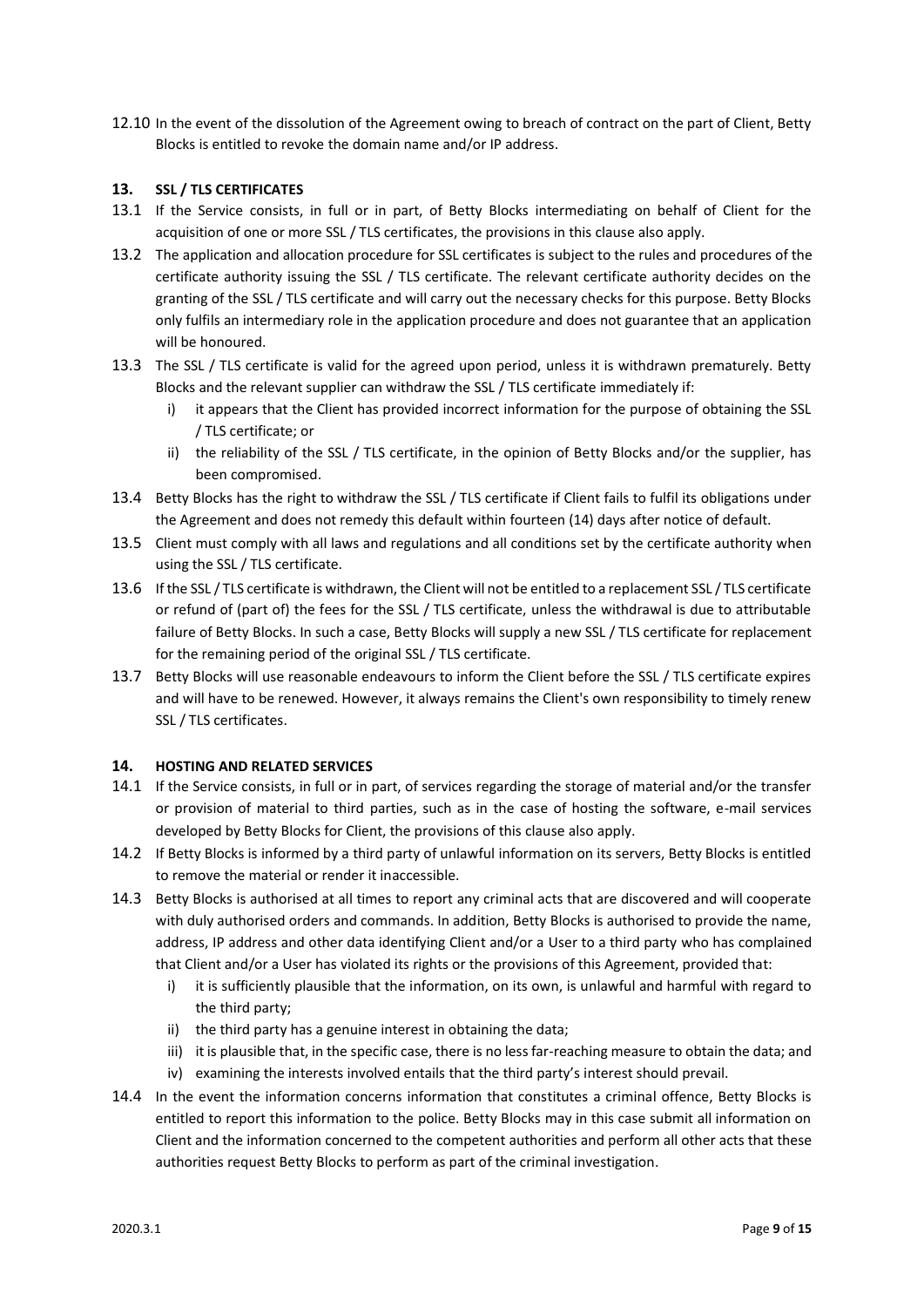- 14.5 Client indemnifies Betty Blocks against all legal claims with respect to data, information, websites, etc. that have been stored by Client or its Users. In this regard, Betty Blocks is not liable for any damage or loss suffered by Client caused by any action taken by Betty Blocks following a report from a third party, even if the report turns out to be incorrect and the information is not breaching applicable law.
- 14.6 Betty Blocks may impose a maximum limit on the amount of storage space or data traffic Client may use each month within the framework of the Service. In the event this maximum is exceeded, Betty Blocks is authorised to charge an additional amount in accordance with the amounts charged for additional storage space or data traffic as specified in the Agreement. The Service may also be blocked if Betty Blocks is of the opinion that the capacity of the server/servers used by Client is disproportionate. Betty Blocks accepts no liability for the consequences of not sending, receiving, storing or modifying data if the limit for storage space, capacity or data traffic has been reached.
- 14.7 Client hereby grants Betty Blocks an unlimited licence to distribute, store, forward or copy all materials supplied by Client on Betty Blocks's systems, in a manner deemed appropriate by Betty Blocks, but solely to the extent this is reasonably required for the purpose of Betty Blocks's fulfilment of the Agreement.
- 14.8 Client bears responsibility for its Users. Any damage or loss caused by a User will be recovered from Client.
- 14.9 Client itself is responsible for hardware and software that is operated at its own location or at locations outside Betty Blocks's control. Betty Blocks cannot provide any guarantee whatsoever regarding such hardware and software.

# **15. TRAINING COURSES**

- 15.1 The provisions of this clause apply in the event Betty Blocks provides Training Courses.
- 15.2 Betty Blocks will perform the Training Courses to the best of its ability exercising reasonable skill and care. Betty Blocks will be entirely free to determine the contents of the Training Courses and the course materials it provides to Client. Betty Blocks is entitled to change the location of the Training Courses and will timely inform Client of any changes.
- 15.3 Client agrees to act in a responsible manner and shall abide by the rules and regulations that govern the location where the Training Courses are provided. Client must bring its own electronic appliances required for the Training Courses, e.g. laptop and mouse.
- 15.4 The fees for the Training Courses are specified in the Order Form. Drinks and lunch are included in the fees for the Training Courses. All other costs and expenses, such as expenses for accommodation, transportation and any other meals, are not included.
- 15.5 Betty Blocks is authorized to exclude Client from participation in the Training Course if the outstanding amounts are not received by Betty Blocks before the start of the Training Course.
- 15.6 Client is entitled to cancel or reschedule the Training Course up to fourteen (14) calendar days before the (first) day of the Training Course. In the event of cancellation up to fourteen (14) calendar days before the (first) day of the Training Course, Betty Blocks will refund the fees.
- 15.7 Client acknowledges that the course materials that are used and/or presented during the Training Courses constitute the Intellectual Property Rights of Betty Blocks and/or its licensors and Client agrees to respect those Intellectual Property Rights. In particular, Client is not authorised to: (i) copy, modify, sub-licence, sell, decompile, reverse engineer or distribute the course materials; (ii) record the Training Courses on video or audio tape or by other means; or (iii) remove any copyright or other notice of Betty Blocks and/or its licensors from the course materials.

# **16. CHARGES AND PAYMENT**

- 16.1 Client shall pay the fees set out in the Order Form for the Services. All fees are in Euros and exclusive of VAT.
- 16.2 Client shall provide its invoicing details (e.g. purchase order numbers) in a timely manner. Betty Blocks shall comply with reasonable invoicing requirements.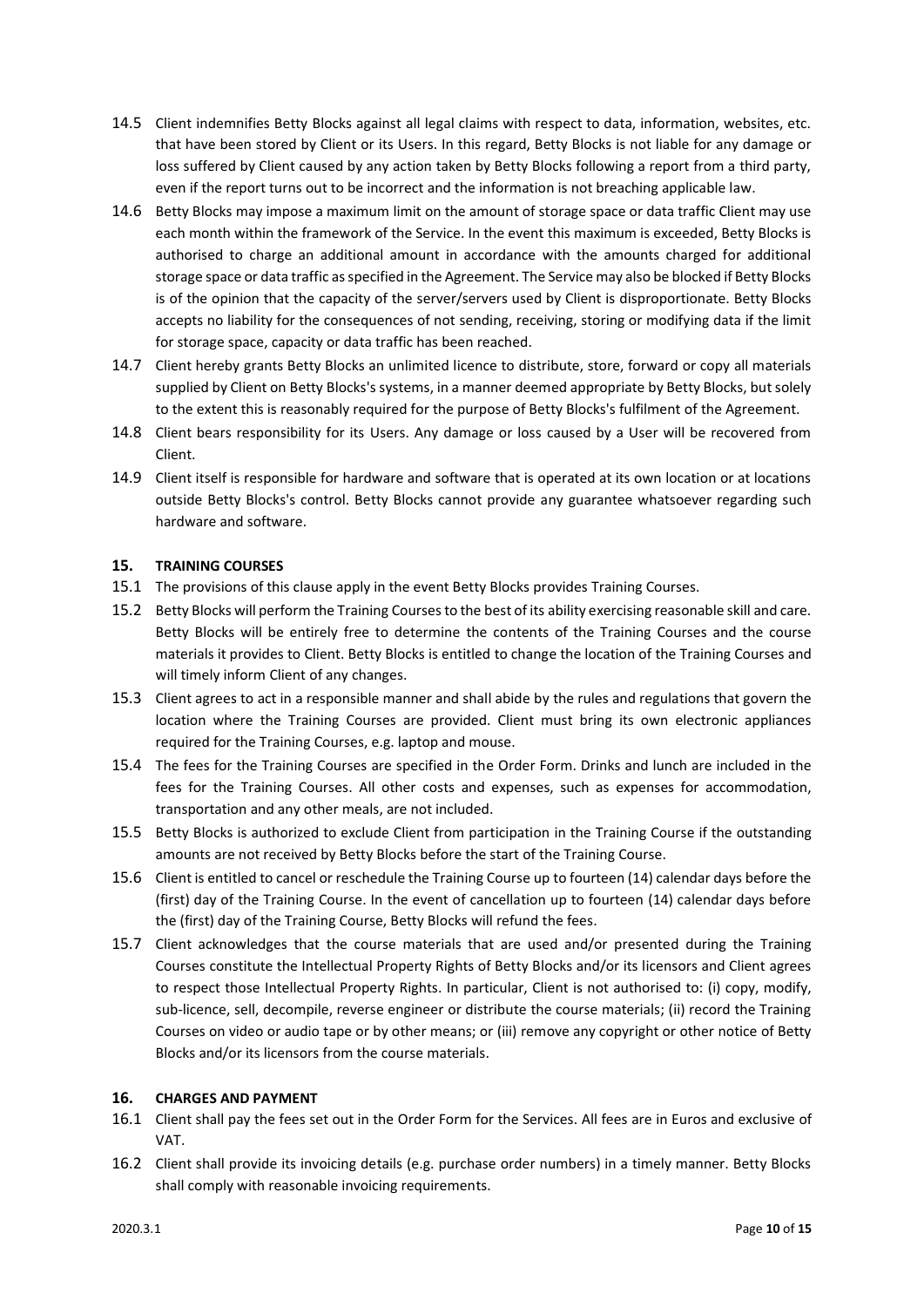- 16.3 Payment can be made through direct debit collection or by transferring the amount to Betty Blocks' bank account, as specified in the Order Form. All amounts due under the Agreement shall be paid in full without any set-off, counterclaim, deduction or withholding (other than any deduction or withholding of tax as required by law).
- 16.4 Each invoice is due and payable fourteen (14) days after the invoice date, unless the Agreement specifies otherwise. If Betty Blocks has not received payment within five (5) days after the due date, and without prejudice to any other rights and remedies of Betty Blocks:
	- i) Betty Blocks shall be under no obligation to provide any or all of the Services while the invoice(s) concerned remain unpaid; and
	- ii) the statutory commercial interest, as referred to in Section 6:119a of the Dutch Civil Code, shall accrue on the outstanding amount. Furthermore, Client shall be obliged to pay all the judicial and extrajudicial collection costs, including the costs of lawyers, bailiffs and debt-collection agencies and the full amount of the remaining period of the Agreement is due and payable immediately to Betty Blocks.
- 16.5 Betty Blocks is authorised to increase its fees once per year on the basis of the CBS Consumer Price Index, or on the basis of any other changes in the market, in any event not to exceed 5%. In the event that a supplier of Betty Blocks increases its prices for a specific product or service, Betty Blocks is entitled to pass on this increase to Client. Client is not entitled to terminate the Agreement in relation to adjustments under this Clause 16.5.
- 16.6 Betty Blocks is always authorised to require that Client provides sufficient security to ensure that it can comply with its payment obligations, for instance by requiring a bank guarantee or surety or to demand payment of a deposit. The amount of this will be no higher than the amount payable by Client in six (6) months.
- 16.7 Except as expressly indicated to the contrary in the Agreement, all fees for Professional Services shall be provided on a time and materials basis at Betty Blocks's then current professional services rates and shall be invoiced at the end of the calendar month of their performance. The hours shall be accounted for according to Betty Blocks's timesheets. Client acknowledges that the hours set forth in the Agreement, in the Portal and/or as otherwise communicated to Client are merely estimates and the actual amount of hours may differ from the estimates, unless expressly indicated to the contrary.

# **17. ADDITIONAL WORK**

- 17.1 In the event of Betty Blocks performing Services, or providing other services at Client's request, which go beyond the scope of the agreed upon Services, Client shall pay for such Services retrospectively on a time and materials basis at Betty Blocks's then current professional services rates. However, Betty Blocks will under no circumstances be obliged to comply with such a request and can require that a separate Agreement is entered into for that purpose.
- 17.2 Client accepts that the Services as referred to in Clause 17.1 can affect the agreed or anticipated time of completion of the Services, as well as the Parties' mutual responsibilities under the Agreement. Betty Blocks may adjust any agreed timetable or delivery schedule as reasonably necessary. The need for or occurrence of additional work during the performance of the Agreement never constitutes a reason for Client to give notice of termination or to (partially) dissolve the Agreement. To the extent a fixed price is agreed for the provision of the Services, Betty Blocks will, upon request, inform Client in writing of the financial consequences of the additional work.

## **18. INTELLECTUAL PROPERTY RIGHTS**

18.1 Client acknowledges and agrees that Betty Blocks and/or its licensors own all Intellectual Property Rights in and to the Services, the Software, the Deliverables and the Documentation, unless and to the extent expressly agreed otherwise by means of signed instrument. Client is not permitted to remove or alter any statement concerning copyright, trademarks, trade names or other Intellectual Property Rights from the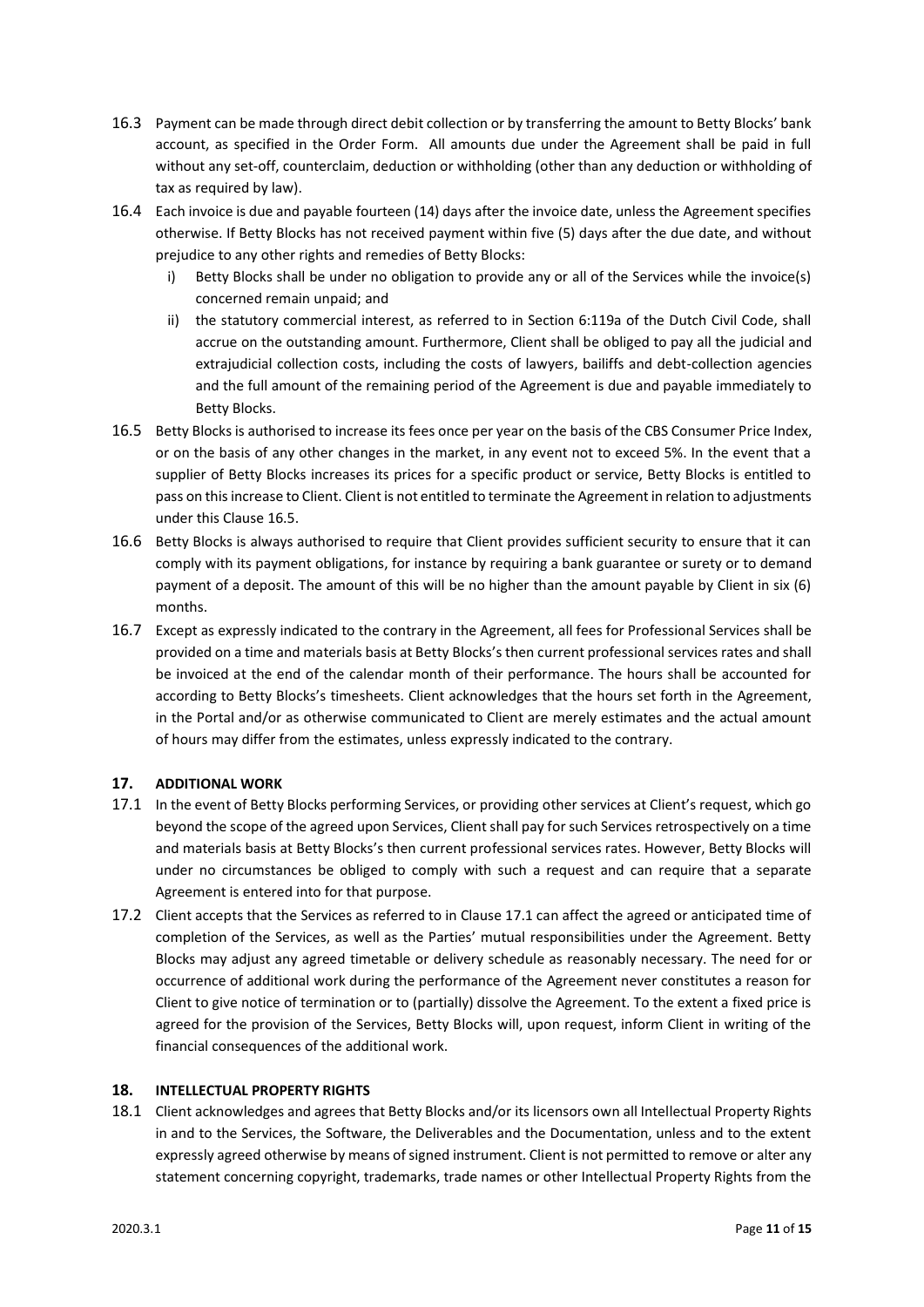Services, the Software, the Deliverables and/or the Documentation. Client is not permitted to use or request domain names identical to or that confusingly correspond to any object that is subject to any Intellectual Property Right belonging to Betty Blocks and/or its licensors.

18.2 Betty Blocks acknowledges and agrees that all Intellectual Property Rights in and to the Application(s) and Configuration(s) created by Client are owned by Client and shall, notwithstanding the terms of the Agreement, remain vested in Client, provided that these rights accrue to Client by law. Unless otherwise expressly provided in the Agreement, Betty Blocks shall not acquire any Intellectual Property Rights in the Application(s) and Configuration(s) created by Client. Betty Blocks will treat the Application(s) and Configuration(s) as confidential Client information and will not make them available to third parties without Client's separate permission. However, Betty Blocks cannot rule out that another client may choose a similar configuration, as this is beyond Betty Blocks's control.

## **19. CONFIDENTIALITY**

- 19.1 A Party receiving confidential information from the other Party shall treat this as strictly confidential and use this solely in connection with its rights and obligations under the Agreement.
- 19.2 Confidential information includes all information of which it can be assumed from the context that the disclosing Party would deem this to be confidential or of which the receiving Party should reasonably have recognized its confidential nature from the content of the information. Confidential information also includes all information and data concerning or pertaining to the Agreement, the Services, pricing, service levels, Client Data, and more generally data concerning business operations, marketing, research, development, inventions, know-how, samples, product and service specifications, software, business relations, irrespective of the form in which this has been recorded or is provided.
- 19.3 The obligation to treat certain information as confidential no longer applies if the receiving Party can prove that this information:
	- i) is or becomes publicly available through no act or omission of the receiving Party;
	- ii) was already in possession of the receiving Party prior to the date on which it was issued by the disclosing Party;
	- iii) is available from a third party without this party being in default towards the disclosing Party arising from a confidentiality clause by distributing the information to the receiving Party; or
	- iv) was developed by the receiving party independently and without the use of the information of the disclosing Party.
- 19.4 Should a competent court or other government authority demand access to confidential information, the receiving Party is entitled to grant such access. However, to the extent permitted by applicable law, the receiving Party shall contact the disclosing Party prior to doing so, to enable the disclosing Party to take legal action against such access (e.g. an interim measure with a competent court). However, the receiving Party shall never be liable for granting access if legally obligated.
- 19.5 The provisions of this Clause 19 shall continue to be effective after the expiration or termination of the Agreement.

## **20. LIMITATION OF LIABILITY**

- 20.1 Betty Blocks's liability for loss and/or damages resulting from a failure in the performance of the Agreement, an unlawful act or otherwise, is limited to the amount that Client has paid under the Agreement during the three (3) months immediately preceding the breach or the act giving rise to liability (exclusive of VAT) but shall in any event not exceed the amount of EUR 25.000 on an annual basis.
- 20.2 Betty Blocks is only liable for direct loss and/or damage arising from an attributable failure in the performance of the Agreement. Direct loss and/or damage is solely understood to mean any and all loss and/or damage consisting of:
	- i) the damage caused directly to tangible objects ("property damage");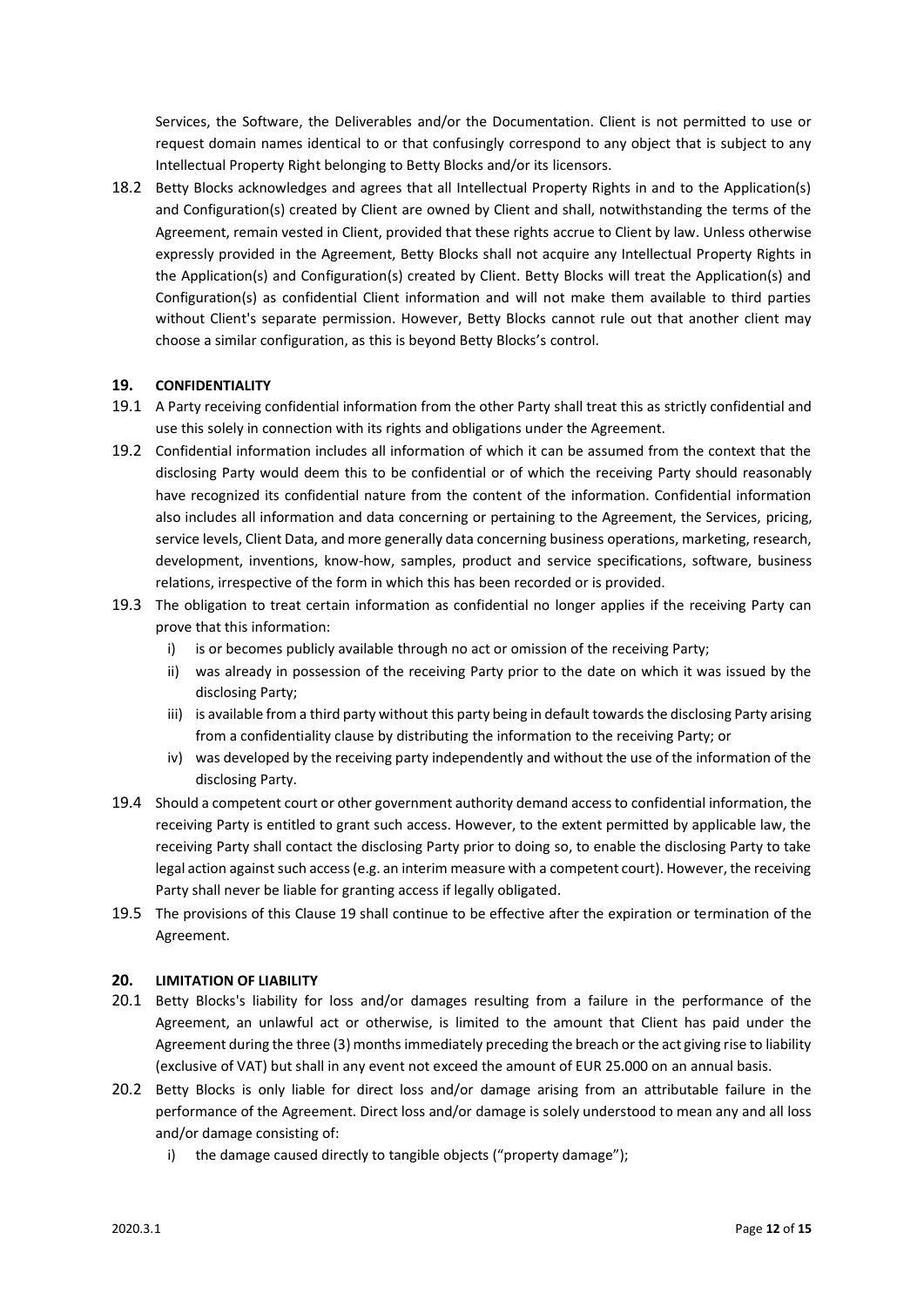- ii) reasonable and demonstrable costs Client has had to incur in demanding that Betty Blocks properly performs the Agreement, unless the defective performance is not attributable to Betty Blocks;
- iii) reasonable costs to determine the cause and the extent of the direct loss and/or damage;
- iv) reasonable and demonstrable costs incurred by Client to prevent or limit the direct loss and/or damage, insofar as Client can demonstrate that such costs have resulted in limitation of the direct loss and/or damage;
- v) reasonable and demonstrable costs for having the Agreement fulfilled by a third party, where Betty Blocks, after receiving notice from Client, fails to ensure proper performance within the reasonable term stipulated in the notice.
- 20.3 Any limitation or exclusion of liability stipulated in this Master Services Agreement shall not apply in the event that the loss and/or damage is attributable to (1) wilful misconduct or deliberate recklessness of Betty Blocks's management, (2) death or bodily injury, or (3) any other matter for which it is unlawful to limit or exclude liability.
- 20.4 Unless performance by Betty Blocks is permanently impossible, Betty Blocks shall only be liable due to an attributable failure in the performance of a contract if Client declares Betty Blocks to be in default in writing without delay and grants Betty Blocks a reasonable term to remedy the breach, and Betty Blocks culpably fails to fulfil its obligations also after this term has passed. The notice of default must describe the breach as comprehensively and in as much detail as possible in order to give Betty Blocks the opportunity to respond adequately.
- 20.5 Any right to claim compensation is at all times subject to the condition that Client notifies Betty Blocks of the loss and/or damage in writing within no more than thirty (30) days of its discovery.
- 20.6 Client shall indemnify, defend and hold harmless Betty Blocks and its officers, agents and employees, from and against any and all claims, damages, liabilities, losses and/or expenses (including attorneys' fees and costs) incurred by Betty Blocks and arising out of or in connection with Client's use of the Software, the Services, the Deliverables, the Documentation and/or Client's breach of the terms and conditions of the Agreement.

# **21. FORCE MAJEURE**

- 21.1 Neither Party will be bound to comply with any obligation if the Party is prevented from doing so as a result of force majeure. Force majeure includes in particular but is not limited to domestic disturbances, mobilisation, war, transportation blocks, strikes, network attacks such as SYN (synchronous) floods or (distributed) denial of service attacks, business interruptions, supply stagnation, fires, floods, import and export obstructions, internet failures and in the event Betty Blocks's suppliers prevent Betty Blocks from complying with its obligations under the Agreement.
- 21.2 In case of force majeure, the affected Party will use its best efforts to find a suitable remedy or alternative source to overcome said force majeure.
- 21.3 Each Party has the right to suspend compliance with its obligations under the Agreement during the period of force majeure. If this period exceeds sixty (60) days, each Party will have the right to terminate the Agreement without being obliged to pay compensation to the other Party.

## **22. STAFF**

22.1 Client is not permitted to employ Betty Blocks employees or to allow such employees to work for Client in any other manner, either directly or indirectly, without Betty Blocks's prior permission in writing for as long as the relationship between Client and Betty Blocks continues plus one year after the relationship has ended. In this connection, Betty Blocks employees are considered to mean persons employed by Betty Blocks or by one of its affiliates, or those who were employed by Betty Blocks or by one of its affiliates within the previous twelve (12) months.

## **23. AMENDMENTS AND SEVERABILITY**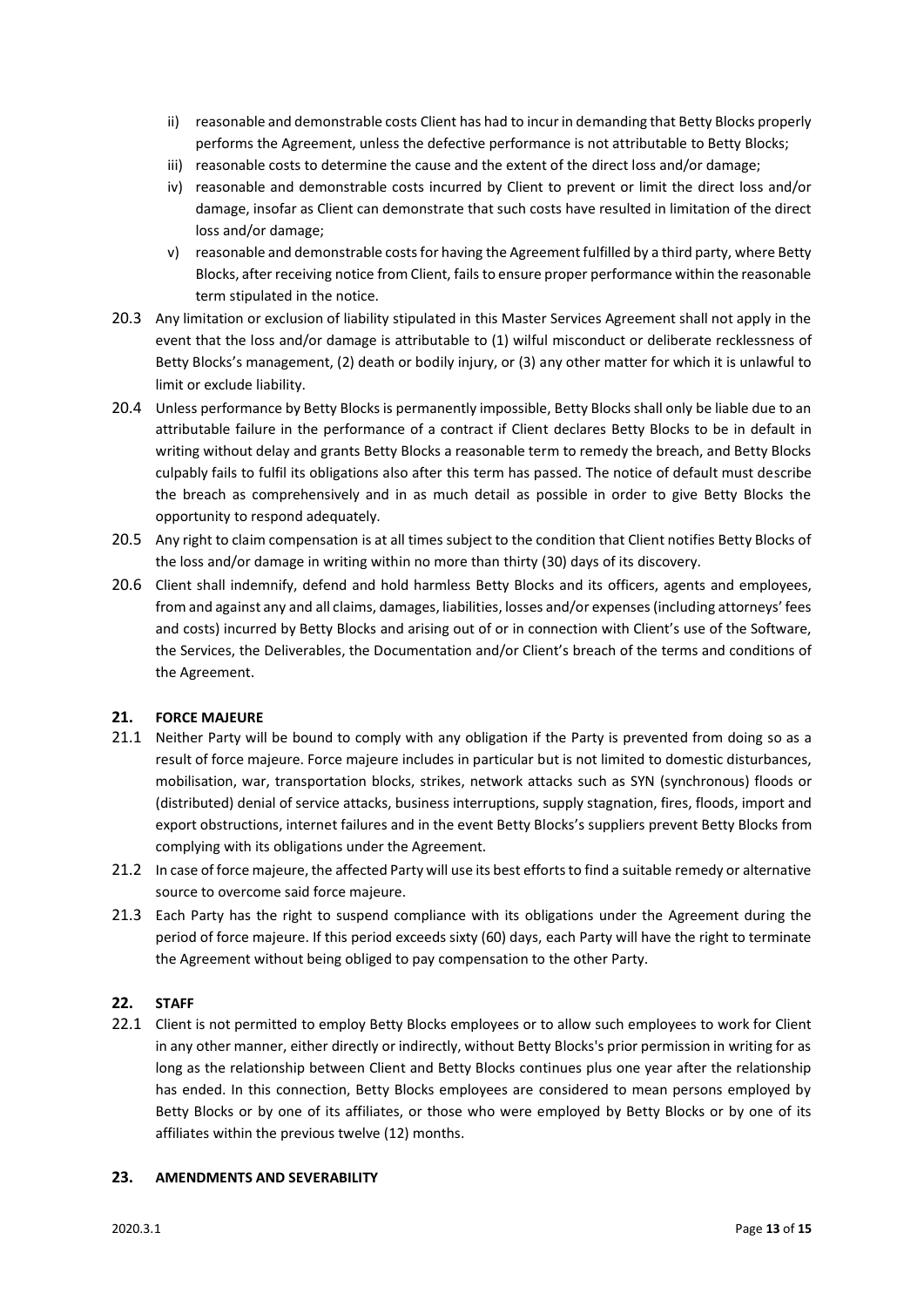- 23.1 Betty Blocks reserves the right to change or supplement the Agreement at any time, if and insofar the amendment is necessary because of (changing) legislation or if it concerns a change of minor importance. In these events, Client is not entitled to terminate the Agreement. Other changes will only take place if agreed between the Parties in writing.
- 23.2 If any provision, or part of a provision, of the Agreement is found by any court or authority of competent jurisdiction to be illegal, invalid or otherwise unenforceable, that provision or part-provision shall be deemed not to form part of the Agreement, and the legality, validity or enforceability of the remainder of the provisions of the Agreement shall not be affected, unless otherwise required by operation of applicable law.
- 23.3 The Parties shall use all reasonable endeavours to agree within a reasonable time upon any lawful and reasonable variations to the Agreement which may be necessary in order to achieve, to the greatest extent possible, the same commercial effect as would have been achieved by the provision, or partprovision, in question.

## **24. MISCELLANEOUS TERMS**

- 24.1 The Agreement is governed exclusively by Dutch law.
- 24.2 Any disputes between the Parties that cannot be settled amicably will be submitted to the court of Amsterdam.
- 24.3 The version of any communication of information as recorded by Betty Blocks shall be deemed to be authentic and conclusive, unless Client supplies proof to the contrary.
- 24.4 Where the Agreement refers to "written" or "in writing", this also includes e-mail communication provided the identity of the sender and the integrity of the content can be adequately established.
- 24.5 Client will not be authorised to transfer the Agreement and all its rights and obligations arising therefrom to a third party (including but not limited to its affiliates) without the express prior written consent of Betty Blocks. Betty Blocks will not be authorised to assign, novate or otherwise transfer the Agreement and all its rights and obligations arising therefrom without Client's prior written consent, unless such occurs within the Betty Blocks group of undertakings or for purposes of corporate financing, provided however that Client may still access and use the Software.

# **[SIGNATURE PAGE FOLLOWS]**